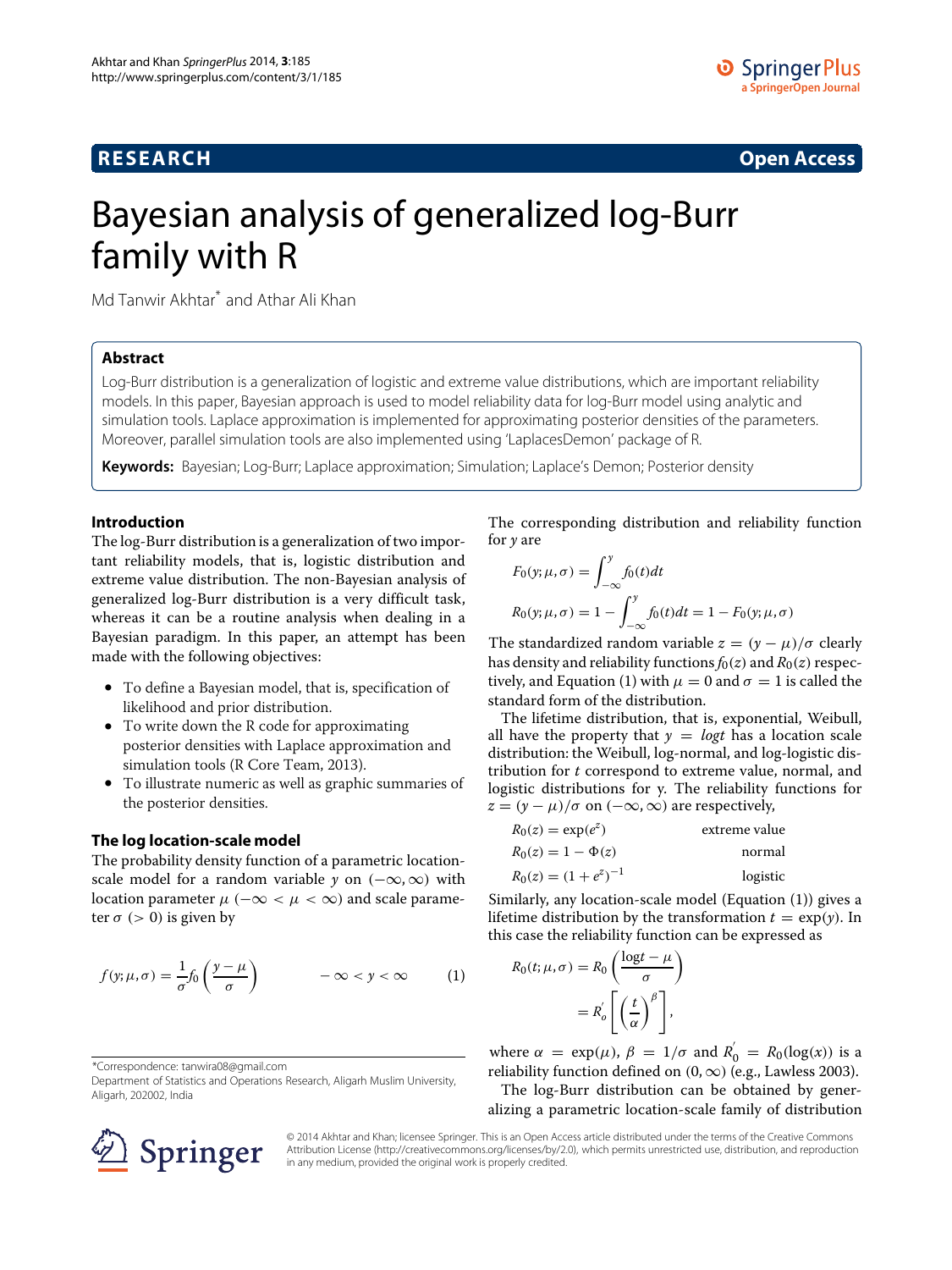given by Equation [\(1\)](#page-0-0), to let pdf, cdf, or reliability function include one or more parameters. This distribution is much useful because they include common two parameter lifetime distributions as special cases.

#### **The generalized log-Burr family**

The generalized log-Burr family, for which the standardized variable  $z = (y - \mu)/\sigma$  has the probability density function of the form

$$
f_0(z;k) = e^z (1 + e^z / k)^{-k-1} \qquad -\infty < z < \infty
$$

and the corresponding reliability function

$$
R_0(z;k) = (1 + e^z/k)^{-k} \qquad -\infty < z < \infty
$$

where  $k$  ( $>$  0) is a shape parameter. The special case, *k* = 1 gives the logistic distribution and *k*  $\rightarrow \infty$  gives the extreme value distribution. Since the generalized log-Burr family includes log-logistic and Weibull distributions, it allows discrimination between them. It is also a flexible model for fitting the lifetime data (e.g., Lawless [2003\)](#page-9-1). Figure [1](#page-1-0) shows probability density functions for log-Burr distributions with different values of *k*.

#### **The half-Cauchy prior distribution**

The probability density function of half-Cauchy distribution with scale parameter  $\alpha$  is given by

$$
f(x) = \frac{2\alpha}{\pi(x^2 + \alpha^2)}, \qquad x > 0, \ \alpha > 0.
$$

The mean and variance of the half-Cauchy distribution do not exist, but its mode is equal to 0. The half-Cauchy distribution with scale  $\alpha = 25$  is a recommended, default, noninformative prior distribution for a scale parameter. At this scale  $\alpha = 25$ , the density of half-Cauchy is nearly flat but not completely (see Figure [2\)](#page-1-1), prior distributions

<span id="page-1-0"></span>



<span id="page-1-1"></span>that are not completely flat provide enough information for the numerical approximation algorithm to continue to explore the target density, the posterior distribution. The inverse-gamma is often used as a noninformative prior distribution for scale parameter, however, this model creates problem for scale parameters near zero, Gelman and Hill [\(2007\)](#page-9-2) recommend that, the uniform, or if more information is necessary the half-Cauchy is a better choice. Thus, in this paper, the half-Cauchy distribution with scale parameter  $\alpha$  = 25 is used as a noninformative prior distribution.

#### **The Laplace approximation**

Many simple Bayesian analyses based on noninformative prior distribution give similar results to standard non-Bayesian approaches, for example, the posterior*t*-interval for the normal mean with unknown variance. The extent to which a noninformative prior distribution can be justified as an objective assumption depends on the amount of information available in the data; in the simple cases as the sample size *n* increases, the influence of the prior distribution on posterior inference decreases. These ideas, sometime referred to as asymptotic approximation theory because they refer to properties that hold in the limit as *n* becomes large. Thus, a remarkable method of asymptotic approximation is the Laplace approximation which accurately approximates the unimodal posterior moments and marginal posterior densities in many cases. In this section we introduce a brief, informal description of Laplace approximation method.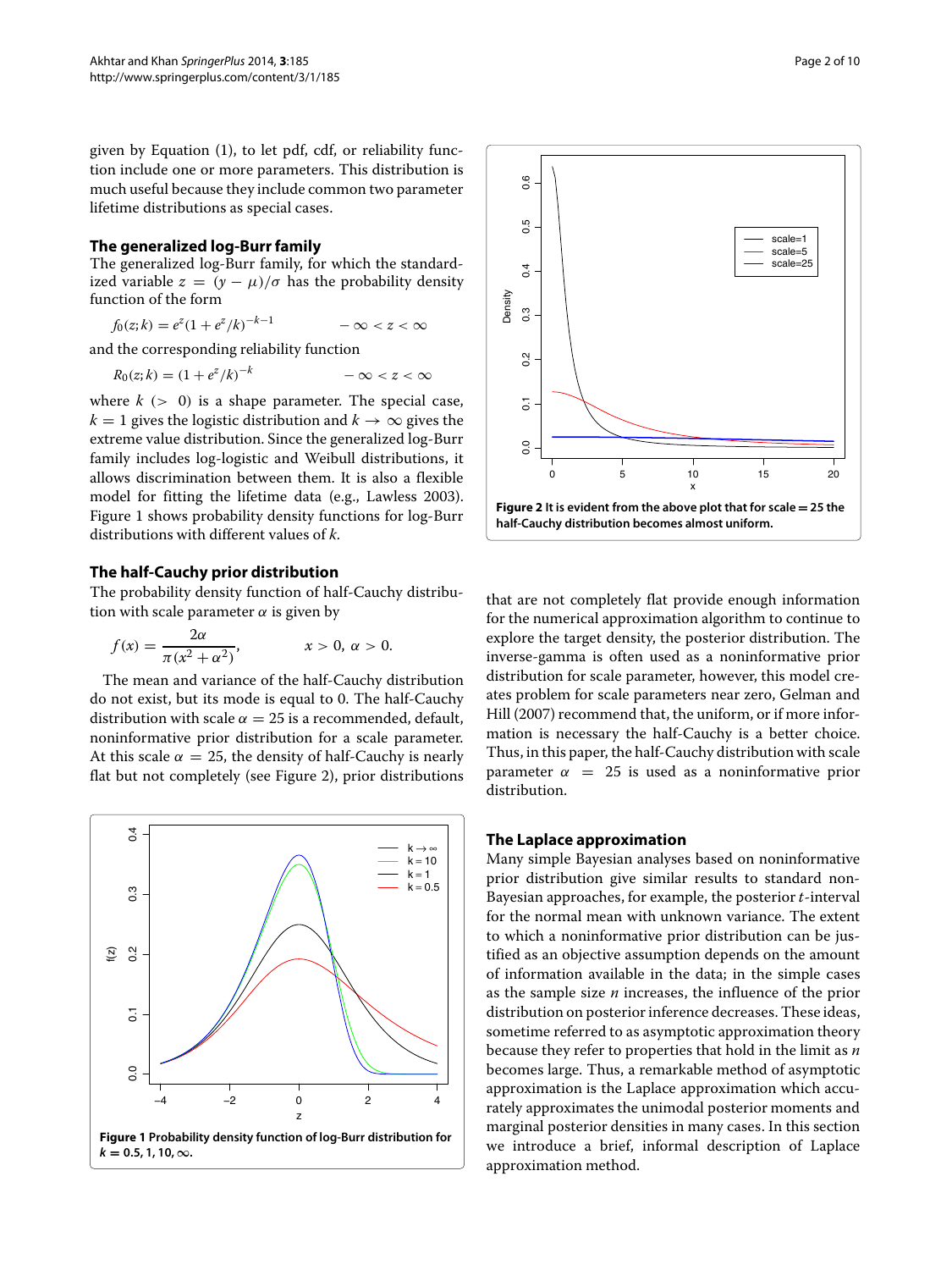Suppose  $-h(\theta)$  is a smooth, bounded unimodal function , with a maximum at  $\hat{\theta}$ , and  $\theta$  is a scalar. By Laplace's method (e.g., Tierney and Kadane [1986\)](#page-9-3), the integral

$$
I = \int f(\theta) \exp[-nh(\theta)] \, d\theta
$$

can be approximated by

$$
\hat{I} = f(\hat{\theta}) \sqrt{\frac{2\pi}{n}} \sigma \exp[-nh(\hat{\theta})],
$$

.

where

$$
\sigma = \left[\frac{\partial^2 h}{\partial \theta^2} \big|_{\hat{\theta}}\right]^{-1/2}
$$

As presented in Mosteller and Wallace [\(1964\)](#page-9-4), Laplace's method is to expand about  $\hat{\theta}$  to obtain:

$$
I \approx \int f(\hat{\theta}) \exp\left(-n \left[h(\hat{\theta}) + (\theta - \hat{\theta})h'(\hat{\theta}) + \frac{(\theta - \hat{\theta})^2}{2}h''(\hat{\theta})\right]\right) d\theta.
$$

Recalling that  $h'(\theta) = 0$ , we have

$$
I \approx \int f(\hat{\theta}) \exp\left[-n\left(h(\hat{\theta}) + \frac{(\theta - \hat{\theta})^2}{2}h''(\hat{\theta})\right)\right] d\theta
$$

$$
= f(\hat{\theta}) \exp[-nh(\hat{\theta})] \int \exp\left(\frac{-n(\theta - \hat{\theta})^2}{2\sigma^2}\right) d\theta
$$

$$
= f(\hat{\theta}) \sqrt{\frac{2\pi}{n}} \sigma \exp[-nh(\hat{\theta})].
$$

Intuitively, if  $exp[-nh(\theta)]$  is very peaked about  $\hat{\theta}$ , then the integral can be well approximated by the behavior of the integrand near  $\hat{\theta}$ . More formally, it can be shown that

$$
I = \hat{I}\left[1 + O\left(\frac{1}{n}\right)\right].
$$

To calculate moments of posterior distributions, we need to evaluate expressions such as:

$$
E[g(\theta)] = \frac{\int g(\theta) \exp[-nh(\theta)] d\theta}{\int \exp[-nh(\theta)] d\theta},
$$
\n(2)

where  $\exp[-nh(\theta)] = L(\theta|\gamma)p(\theta)$  (e.g., Tanner [1996\)](#page-9-5).

# **Fitting of intercept model**

#### **Fitting with LaplaceApproxomation**

The Laplace approximation is a family of asymptotic techniques used to approximate integrals (Statisticat LLC [2013\)](#page-9-6). It seems to accurately approximate uni-modal posterior moments and marginal posterior densities in many cases. Here, for fitting of linear regression model we use the function LaplaceApproximation which is an implementation of Laplace's approximations of the integrals involved in the Bayesian analysis of the parameters in the modeling process. This function deterministically maximizes the logarithm of the unnormalized joint posterior density using one of the several optimization techniques. The aim of Laplace approximation is to estimate posterior mode and variance of each parameter. For getting posterior modes of the log-posteriors, a number of optimization algorithms are implemented. This includes Levenberg-Marquardt (LM) algorithm which is default. However, we find that the Limited-Memory BFGS (L-BFGS) is a better alternative in Bayesian scenario. The limited-memory BFGS (Broyden-Fletcher-Goldfarb-Shanno) algorithm is a quasi-Newton optimization algorithm that compactly approximates the Hessian matrix. Rather than storing the dense Hessian matrix, L-BFGS stores only a few vectors that represent the approximation. It may be noted that Newton-Raphson is the last choice as it is very sensitive to the starting values, it creates problems when starting values are far from the targets, and calculating and inverting the Hessian matrix can be computationally expensive, although it is also implemented in LaplaceApproximation for the sake of completion. The main arguments of LaplaceApproximation can be seen by using the function args as

function(Model, parm, Data, Interval =  $1e-06$ , Iterations =  $100$ , Method= "LBFGS", Samples= 1000, sir= TRUE, Stop.Tolerance= 1e-05) NULL.

First argument Model defines the model to be implemented, which contains specification of likelihood and prior. LaplaceApproximation passes two argument to the model function, parm and Data, and receives five arguments from the model function: LP (the logarithm of the unnormalized joined posterior density), Dev (the deviance), Monitor (the monitored variables), yhat (the variables for the posterior predictive checks), and parm, the vector of parameters, which may be constrained in the model function. The argument parm requires a vector of initial values equal in length to the number of parameters, and LaplaceApproximation will attempt to optimize these initial values for the parameters, where the optimized values are the posterior modes. The Data argument requires a listed data which must be include variable names and parameter names. The argument sir=TRUE stands for implementation of sampling importance resampling algorithm, which is a bootstrap procedure to draw independent sample with replacement from the posterior sample with unequal sampling probabilities. Contrary to sir of LearnBayes package, here proposal density is multivariate normal and not t.

#### *Locomotive controls data*

Let us introduce a failure times dataset taken from Lawless [\(2003\)](#page-9-1), so that all the concepts and computations will be discussed around that data. The same data were discussed by Schmee and Nelson [\(1977\)](#page-9-7). This data set contains the number of thousand miles at which different locomotive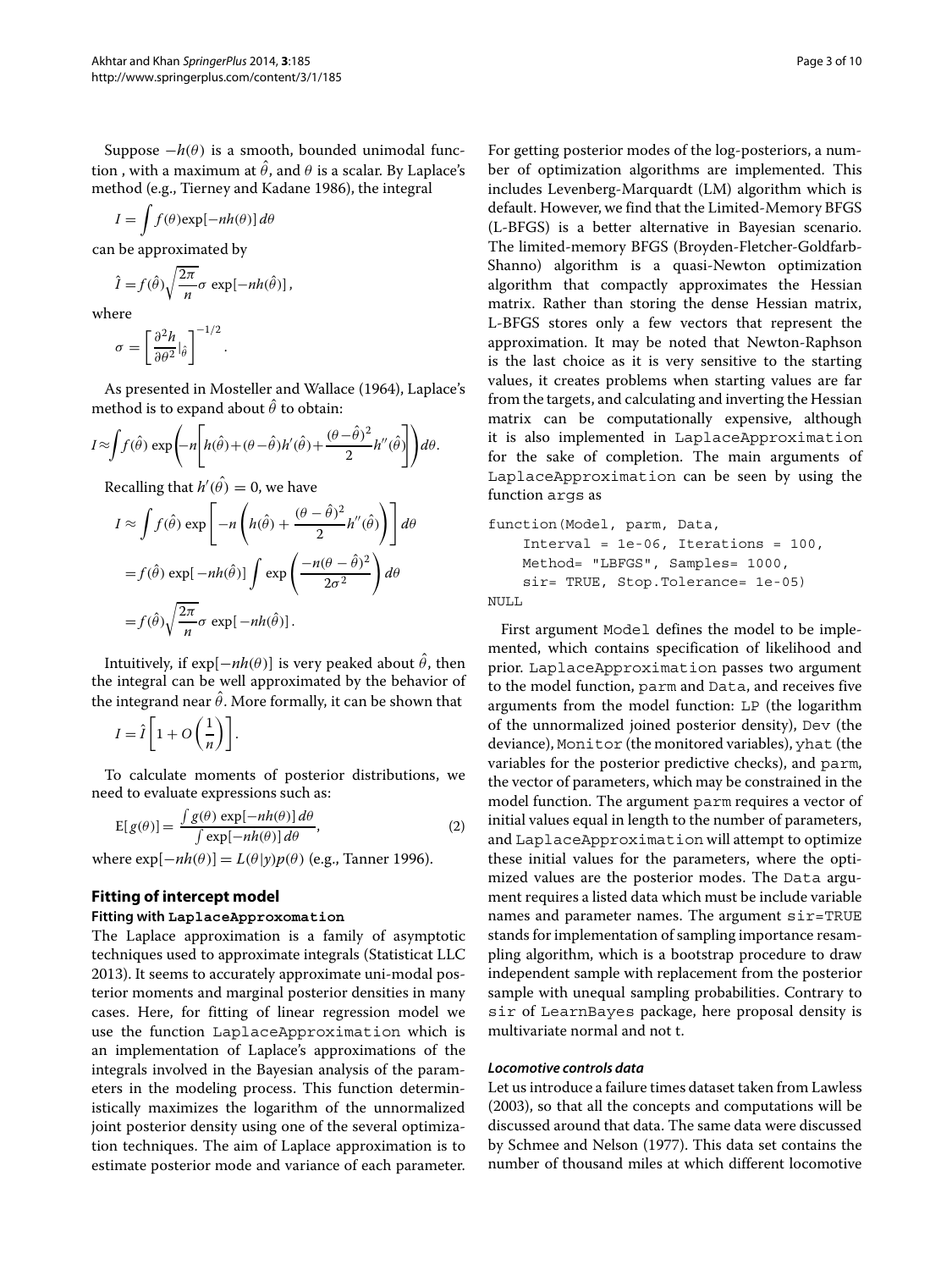controls failed, in a life test involving 96 controls. The test was terminated after 135,000 miles, by which time 37 failures had occurred. The failure times for the 37 failed units are 22.5, 37.5, 46.0, 48.5, 51.5, 53.0, 54.5, 57.5, 66.5, 68.0, 69.5, 76.5, 77.0, 78.5, 80.0, 81.5, 82.0, 83.0, 84.0, 91.5, 93.5, 102.5, 107.0, 108.5, 112.5, 113.5, 116.0, 117.0, 118.5, 119.0, 120.0, 122.5, 123.0, 127.5, 131.0, 132.5, 134.0. In addition, there are 59 censoring times, all equal to 135.0.

#### *Creation of data*

The function LaplaceApproximation requires data that is specified in a list. For *locomotive controls data* the logarithm of failTime will be the response variable. Since intercept is the only term in the model, a vector of 1's is inserted into designed matrix *X*. Thus, *J*=1 indicates only column of 1's in the matrix.

```
failTime<- c(22.5,37.5,46.0,48.5,51.5,53.0,
54.5,57.5,66.5,68.0,69.5,76.5,77.0,78.5,
80.0,81.5,82.0,83.0,84.0,91.5,93.5,102.5,
107.0,108.5,112.5,113.5,116.0,117.0,118.5,
119.0,120.0,122.5,123.0,127.5,131.0,132.5,
134.0,rep(135.0,59))
N < -96; J < -1k<-1 # k=1 for logistic and k=30 for
                  Weibull model
X<-matrix(1,nrow=N,ncol=J)
y<-log(failTime)
censor<-c(rep(1,37),rep(0,59))
mon.names<-c("LP","sigma")
parm.names<-as.parm.names
(list(beta=rep(0,J),log.sigma=0))
MyData<-list(N=N,J=J,X=X,k=k,
mon.names=mon.names,
```
parm.names=parm.names,y=y,censor=censor)

In this case, there are two parameters beta and log.sigma which must be specified in vector parm.names. The logposterior LP and sigma are included as monitored variables in vector mon.names. The number of observations are specified by *N*. Censoring is also taken into account, where 0 stands for censored and 1 for uncensored values. Finally all these thing are combined in a listed form as MyData object at the end of the command.

#### *Initial values*

The function LaplaceApproximation requires a vector of initial values for the parameters. Each initial value is a starting point for the estimation of a parameter. Here, the first parameter, the beta has been set equal to zero, and the remaining parameter, log.sigma, has been set equal to log(1), which is zero. The order of the elements of the initial values must match the order of the parameters. Thus, define a vector of initial values

Initial.Values<-c(rep(0,J),log(1))

For initial values the function GIV (which stands for "Generate Initial Values") may also be used to randomly generate initial values.

### *Model specification*

The function LaplaceApproximation can fit any Bayesian model for which likelihood and prior are specified. However, it is equally useful for maximum likelihood estimation. To use this method one must specify a model. Thus, for fitting of the locomotive controls data, consider that the logarithm of failTime follows log-Burr distribution which is often written as

$$
y \sim Log-Burr(\mu, \sigma; k),
$$

and expectation vector  $\mu$  is equal to the inner product of design matrix *X* and parameter  $\beta$ 

```
\mu = X\beta.
```
Prior probabilities are specified for regression coefficient  $\beta$  and scale parameter  $\sigma$ 

$$
\beta_j \sim N(0, 1000), \qquad j = 1, \ldots, J
$$

$$
\sigma \sim HC(25).
$$

The large variance and small precision indicate a lot of uncertainty of each  $β$ , and is hence a weakly informative prior distribution. Similarly, half-Cauchy is a weakly informative prior for  $\sigma$ .

```
Model<-function(parm,Data)
{
## Parameters
beta<-parm[grep("beta",Data$parm.names)]
sigma<-exp(parm[grep("log.sigma",
            Data$parm.names)])
## Log(Prior Densities)
beta.prior<-sum(dnorm(beta,0,1000,log=TRUE))
sigma.prior<-dhalfcauchy(sigma,25,log=TRUE)
## Log-Likelihood
mu<-tcrossprod(Data$X,t(beta))
z<-(y-mu)/sigma
llf <- -log(sigm) + z - (k+1) * log(1+exp(z)/k)lls- (-k) * log(l+exp(z)/k)LL < -sum(censor <math>\star</math> l1f + (1-censor) <math>\star</math> l1s)LP<-LL+beta.prior+sigma.prior
Modelout<-list(LP=LP,Dev=-2*LL,
Monitor=c(LP,sigma),yhat=mu,parm=parm)
return(Modelout)
}
```
The Model function contains two arguments, that is, parm and Data, where parm is for the set of parameters, and Data is the list of data. There are two parameters beta and sigma having priors beta.prior and sigma.prior, respectively. The object LL stands for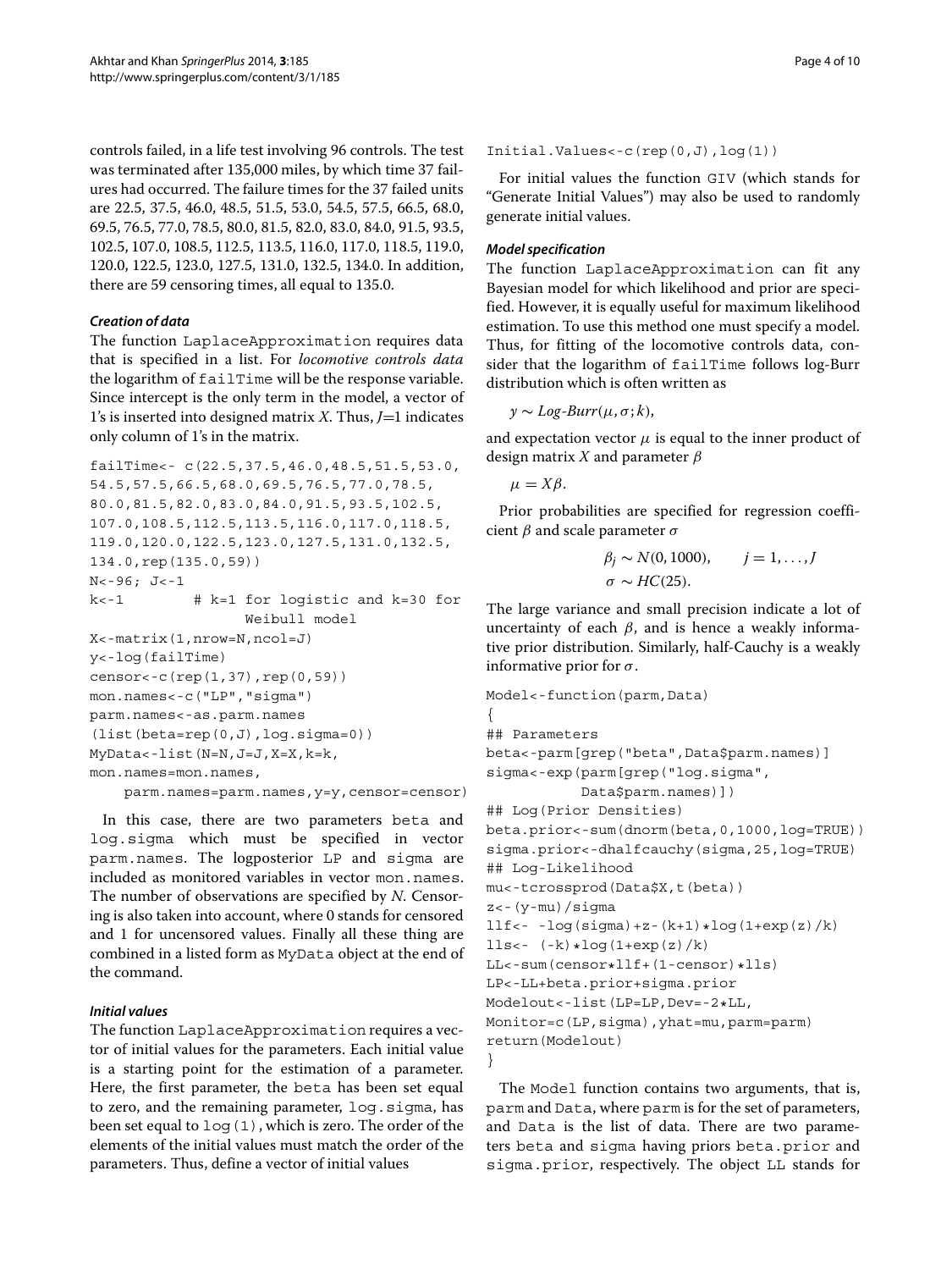loglikelihood and LP stands for logposterior. The function Model returns the object Modelout, which contains five objects in listed form that includes logposterior LP, deviance Dev, monitoring parameters Monitor, fitted values yhat and estimates of parameters parm.

#### *Model fitting*

To fit the above specified model, the function Laplace-Approximation is used and its results are assigned to object Fit. Its summary of results are printed by the function print, which prints detailed summary of results and it is not possible to show here. However, its relevant parts are summarized in the next section.

Fit<-LaplaceApproximation(Model=Model, parm=Initial.Values, Data=MyData, Iterations=1000, Samples=1000,sir=TRUE) print(Fit)

#### *Summarizing output*

The function LaplaceApproximation approximates the posterior density of the fitted model, and posterior summaries can be seen in the following tables. Table [1](#page-4-0) represents the analytic result using Laplace approximation method while Table [2](#page-4-1) represents the simulated results using sampling importance resampling algorithm.

From these posterior summaries, it is obvious that, the posterior mode of intercept parameter  $\beta_0$  for logistic distribution is  $5.08 \pm 0.09$  whereas posterior mode of  $log(\sigma)$ b is  $-0.96 \pm 0.15$ , while for Weibull distribution the posterior mode of intercept parameter  $\beta_0$  is 5.21  $\pm$ 0.09 whereas posterior mode of  $log(\sigma)$  is  $-0.85 \pm 0.15$ . Both the parameters of different distributions are statistically significant also. In a practical data analysis, intercept model is discussed merely as a beginning point. More meaningful model is simple regression model or multiple regression model, which will be discussed in Section 'Fitting of regression model'. Simulation tools are being discussed in the next section.

<span id="page-4-0"></span>**Table 1 Summary of the analytic approximation using the function LaplaceApproximation. It may be noted that these summaries are based on asymptotic approximation, and hence Mode stands for posterior mode, SD stands for posterior standard deviation, and LB, UB are 2.5% and 97.5% quantiles, respectively**

| Logistic model $(k=1)$ |         |                      |         |         |  |  |  |
|------------------------|---------|----------------------|---------|---------|--|--|--|
| Parameter              | Mode    | SD                   | LВ      | UB      |  |  |  |
| <b>Beta</b>            | 5.08    | 0.09                 | 4.90    | 5.26    |  |  |  |
| Log.sigma              | $-0.96$ | 0.15                 | $-1.25$ | $-0.66$ |  |  |  |
|                        |         | Weibull model (k=30) |         |         |  |  |  |
| Parameter              | Mode    | SD                   | LΒ      | UB      |  |  |  |
| <b>Beta</b>            | 5.21    | 0.09                 | 5.03    | 5.39    |  |  |  |
| Log.sigma              | $-0.85$ | 0.15                 | $-1.16$ | $-0.54$ |  |  |  |

<span id="page-4-1"></span>**Table 2 Summary matrices of the simulation due to sampling importance resampling algorithm using the function LaplaceApproximation, where Mean stands for posterior mean, SD for posterior standard deviation, MCSE for Monte Carlo standard error, ESS, for effective sample size, and LB, Median, UB are 2.5%, 50%, 97.5% quantiles, respectively**

| Logistic model (k=1) |          |           |                      |      |          |          |          |  |
|----------------------|----------|-----------|----------------------|------|----------|----------|----------|--|
| Parameter            | Mean     | SD        | <b>MCSE</b>          | ESS  | LB       | Median   | UB       |  |
| <b>Beta</b>          | 5.09     | 0.09      | 0.00                 | 1000 | 4.93     | 5.09     | 5.27     |  |
| Log.sigma            | $-0.93$  | 0.14      | 0.00                 | 1000 | $-1.22$  | $-0.93$  | $-0.65$  |  |
| Deviance             | 149.04   | 1.81      | 0.06                 | 1000 | 147.24   | 148.45   | 153.94   |  |
| ΙP                   | $-86.02$ | 0.90      | 0.03                 | 1000 | $-88.47$ | $-85.72$ | $-85.12$ |  |
| Sigma                | 0.40     | 0.06      | 0.00                 | 1000 | 0.29     | 0.39     | 0.52     |  |
|                      |          |           | Weibull model (k=30) |      |          |          |          |  |
| Parameter            | Mean     | <b>SD</b> | <b>MCSE</b>          | ESS  | LB       | Median   | UB       |  |
| Beta                 | 5.22     | 0.09      | 0.00                 | 1000 | 5.06     | 5.21     | 5.40     |  |
| Log.sigma            | $-0.82$  | 0.15      | 0.00                 | 1000 | $-1.10$  | $-0.82$  | $-0.51$  |  |
| Deviance             | 149.44   | 1.94      | 0.06                 | 1000 | 147.52   | 148.87   | 154.61   |  |
| ΙP                   | $-86.22$ | 0.97      | 0.03                 | 1000 | $-88.80$ | $-85.93$ | $-85.26$ |  |
| Sigma                | 0.45     | 0.07      | 0.00                 | 1000 | 0.33     | 0.44     | 0.60     |  |

#### **Fitting with LaplacesDemon**

Now we have to analyze the same data with the function LaplacesDemon, which is the main function of Laplace's Demon. Given data, a model specification, and initial values, LaplacesDemon maximizes the logarithm of the unnormalized joint posterior density with Markov chain Monte Carlo (MCMC) algorithms, also called samplers, and provides samples of the marginal posterior distributions, deviance and other monitored variables. Laplace's Demon offers a large number of MCMC algorithms for numerical approximation. Popular families include Gibbs sampling, Metropolis-Hasting (MH), Random-Walk-Metropolis (RWM), slice sampling, Metropolis-within Gibbs (MWG), Adaptive-Metropoliswithin-Gibbs (AMWG), and many others. However, details of MCMC algorithms are best explored online at http://www.bayesian-inference.com/mcmc, as well as in the "LaplacesDemon Tutorial" vignette. The main arguments of the LaplacesDemon can be seen by using the function args as:

```
function(Model, Data, Initial.Values,
    Covar= NULL, Iterations= 1e+05,
    Status= 1000, Thinning= 100,
    Algorithm= "RWM", Specs= NULL,...)
NULL
```
The arguments Model and Data specify the model to be implemented and list of data, which are need not to define here for the function LaplacesDemon as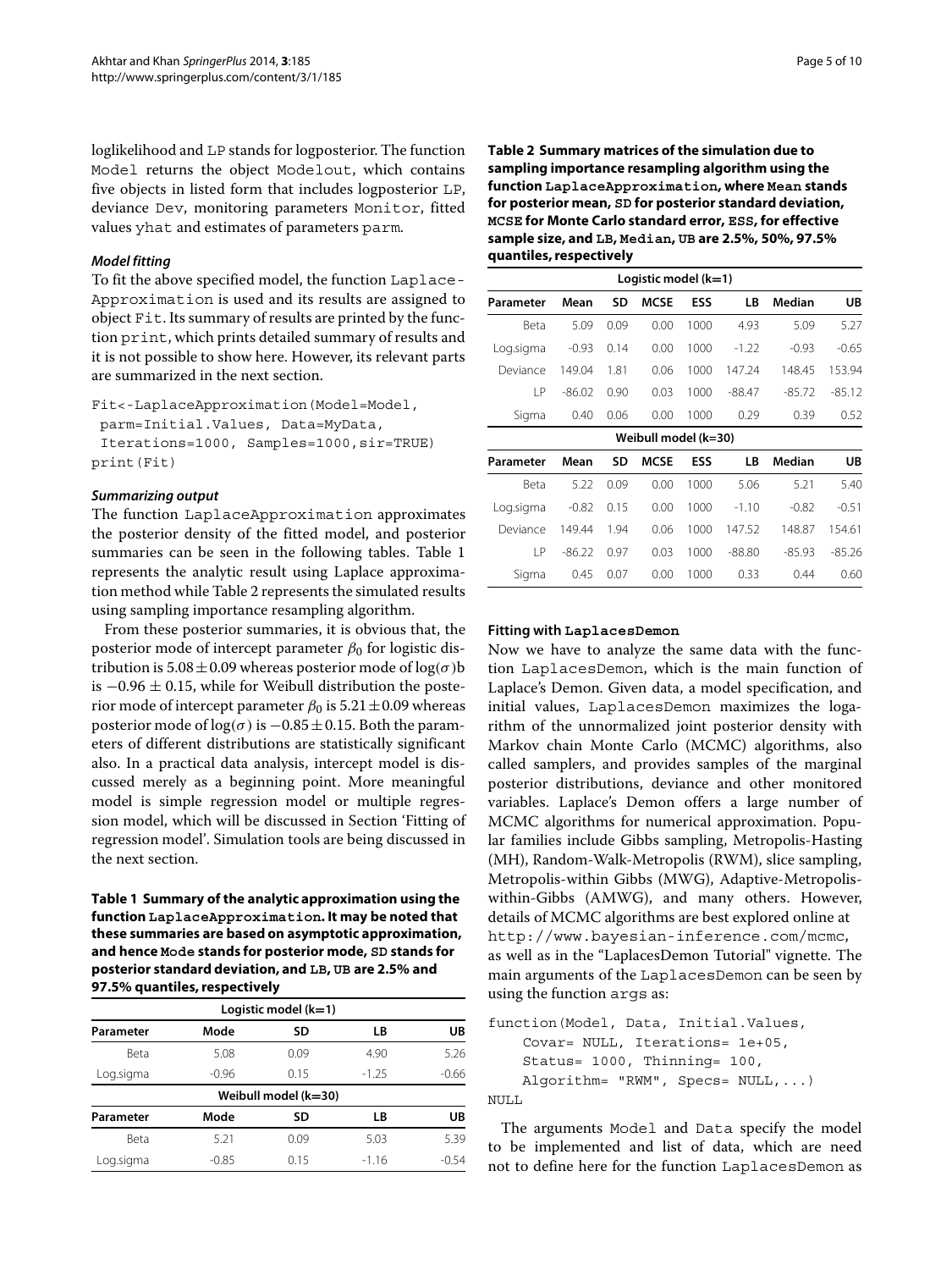they are already defined for LaplaceApproximation. Initial.Values requires a vector of initial values equal in length to the number of parameter. The argument Covar= NULL indicates that variance vector or covariance matrix has not been specified, so the algorithm will begin with its own estimates. Next two arguments Iterations= 100000 and Status= 1000 indicates that the LaplacesDemon function will update 10000 times before completion and status is reported after every 1000 iterations. The thinning argument accepts integers between 1 and number of iterations, and indicates that every 100th iteration will be retained, while the others are discarded. Thinning is performed to reduced autocorrelation and the number of marginal posterior samples. Further, the Algorithm requires abbreviated name of the MCMC algorithm in quotes. In this case RWM is short for the Random-Walk-Metropolis. Finally, Specs= Null is default argument, and accepts a list of specifications for the MCMC algorithm declared in the Algorithm argument.

#### *Initial values*

Laplace's Demon requires a vector of initial values for the parameters. Each initial value will be the starting point for an adaptive chain, or a non-adaptive Markov chain of a parameter. If all initial values are set to zero, then Laplace's Demon will attempt to optimize the initial values with the LaplaceApproximation function using a resilent backpropagation algorithm. So, it is better to use the last fitted object Fit with the function as.initial.values to get a vector of initial values from the LaplaceApproximation for fitting of LaplacesDemon. Thus, to obtain a vector of initial values the function as.initial.values is used as

#### Initial.Values<-as.initial.values(Fit)

#### *Model fitting*

Laplace's Demon is stochastic, or involves pseudo-random numbers, its better to set a seed with set.seed function for pseudo-random number generation before fitting with LaplacesDemon, so results can be reproduced. Now, fit the prespecified model with the function LaplacesDemon, and its results are assigned to the object name FitDemon. Its summary of results are printed with the function print, and its relevant parts are summarized in the next section.

set.seed(666)

FitDemon<-LaplacesDemon(Model,Data=MyData, Initial.Values,Iterations=100000, Status=1000,Thining=100,Algorith="RWM") print(FitDemon)

<span id="page-5-0"></span>

| Table 3 Posterior summaries of simulation due to all |
|------------------------------------------------------|
| samples using the function LaplacesDemon             |

|           | Logistic model $(k=1)$ |      |             |                      |          |          |          |  |  |
|-----------|------------------------|------|-------------|----------------------|----------|----------|----------|--|--|
| Parameter | Mean                   | SD   | <b>MCSE</b> | ESS                  | LB       | Median   | UB       |  |  |
| Beta      | 5.10                   | 0.10 | 0.01        | 481.56               | 4.92     | 5.10     | 5.30     |  |  |
| Log.sigma | $-0.92$                | 0.16 | 0.01        | 427.68               | $-1.25$  | $-0.91$  | $-0.59$  |  |  |
| Deviance  | 149.55                 | 2.31 | 0.18        | 360.81               | 147.27   | 149.05   | 155.11   |  |  |
| P         | $-86.27$               | 1.15 | 0.09        | 360.82               | $-89.05$ | $-86.02$ | $-85.13$ |  |  |
| Sigma     | 0.40                   | 0.07 | 0.00        | 442.40               | 0.29     | 0.40     | 0.55     |  |  |
|           |                        |      |             | Weibull model (k=30) |          |          |          |  |  |
| Parameter | Mean                   | SD   | <b>MCSE</b> | ESS                  | LB       | Median   | UB       |  |  |
| Beta      | 5.24                   | 0.10 | 0.01        | 373.50               | 5.07     | 5.22     | 5.46     |  |  |
| Log.sigma | $-0.80$                | 0.16 | 0.01        | 360.03               | $-1.11$  | $-0.79$  | $-0.50$  |  |  |
| Deviance  | 149.62                 | 2.14 | 0.15        | 334.67               | 147.55   | 148.94   | 155.09   |  |  |
| ΙP        | $-86.31$               | 1.07 | 0.07        | 334.66               | $-89.04$ | $-85.97$ | $-85.27$ |  |  |
| Sigma     | 0.46                   | 0.07 | 0.00        | 373.10               | 0.33     | 0.45     | 0.61     |  |  |

#### *Summarizing output*

The LaplacesDemon simulates the data from the posterior density with *Random-Walk Metropolis* and approximate the results which can be seen in the in the following tables. Table [3](#page-5-0) represents the simulated results in a matrix form that summarizes the marginal posterior distributions of the parameters over all samples which contains mean, standard deviation, MCSE (Monte Carlo Standard Error), ESS (Effective Sample Size), and finally 2.5%, 50%, 97.5% quantiles, and Table [4](#page-5-1) summarizes the simulated results due to stationary samples. The complete picture of the results can also be seen in Figure [3.](#page-6-0)

<span id="page-5-1"></span>**Table 4 Posterior summaries of simulation due to stationary samples using the function LaplacesDemon**

| Logistic model $(k=1)$ |          |      |             |                      |          |          |          |  |
|------------------------|----------|------|-------------|----------------------|----------|----------|----------|--|
| Parameter              | Mean     | SD   | <b>MCSE</b> | ESS                  | LB       | Median   | UB       |  |
| Beta                   | 5.10     | 0.10 | 0.01        | 481.56               | 4.92     | 5.10     | 5.30     |  |
| Log.sigma              | $-0.92$  | 0.16 | 0.01        | 427.68               | $-1.25$  | $-0.91$  | $-0.59$  |  |
| Deviance               | 149.55   | 2.31 | 0.18        | 360.81               | 147.27   | 149.05   | 155.11   |  |
| ΙP                     | $-86.27$ | 1.15 | 0.09        | 360.82               | $-89.05$ | $-86.02$ | $-85.13$ |  |
| Sigma                  | 0.40     | 0.07 | 0.00        | 442.40               | 0.29     | 0.40     | 0.55     |  |
|                        |          |      |             | Weibull model (k=30) |          |          |          |  |
| Parameter              | Mean     | SD   | <b>MCSE</b> | ESS                  | LB       | Median   | UB       |  |
| Beta                   | 5.24     | 0.10 | 0.01        | 373.50               | 5.07     | 5.22     | 5.46     |  |
| Log.sigma              | $-0.80$  | 0.16 | 0.01        | 360.03               | $-1.11$  | $-0.79$  | $-0.50$  |  |
| Deviance               | 149.62   | 2.14 | 0.15        | 334.67               | 147.55   | 148.94   | 155.09   |  |

LP -86.31 1.07 0.07 334.66 -89.04 -85.97 -85.27 Sigma 0.46 0.07 0.00 373.10 0.33 0.45 0.61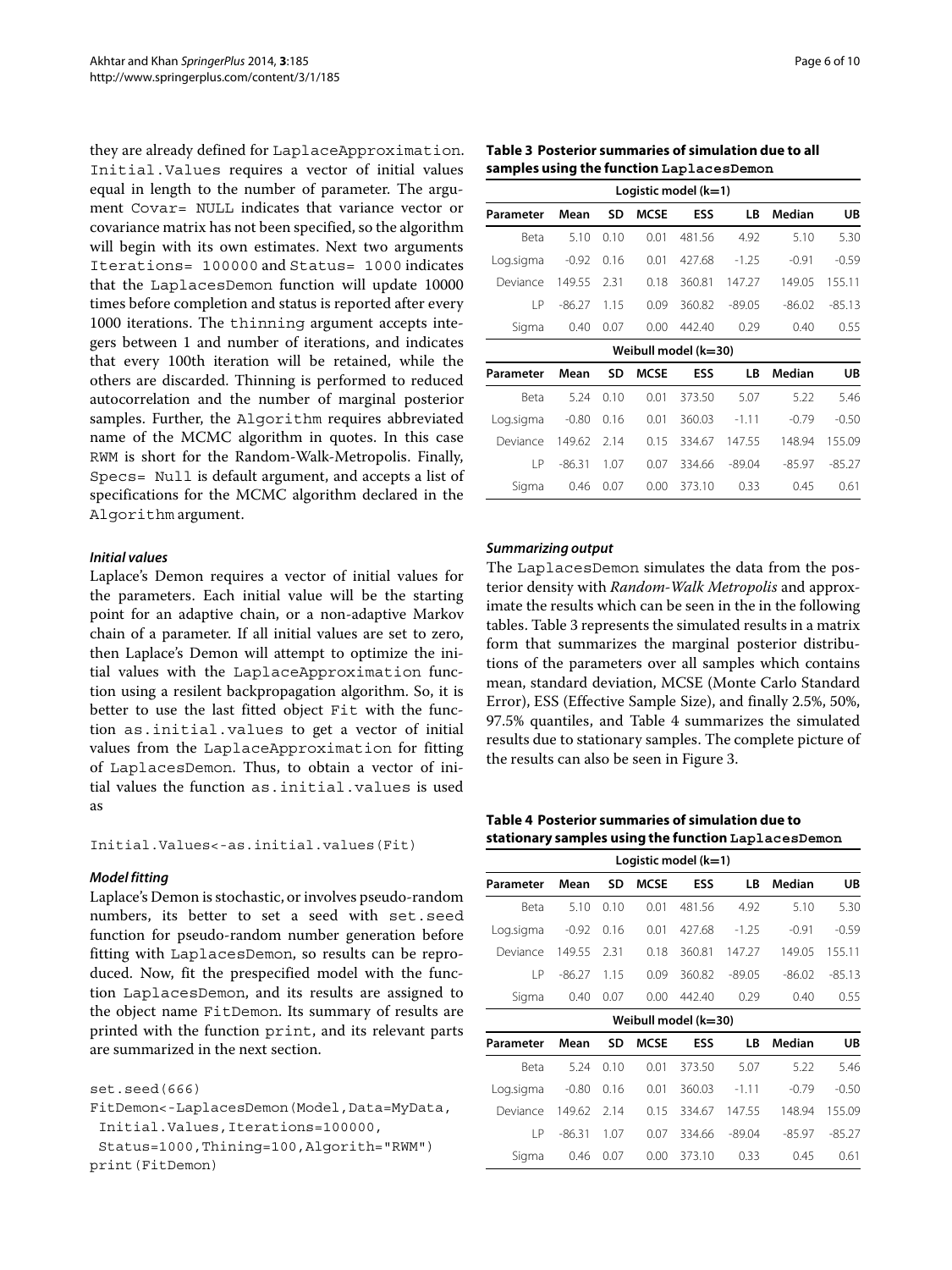

#### <span id="page-6-0"></span>**Fitting of regression model**

# **Fitting with LaplaceApproxomation** *Electrical insulating fluid failure times data*

Let us introduce a failure times data set of electrical insulating fluid for fitting of regression model, which is taken from Lawless [\(2003\)](#page-9-1). The same data set is discussed in Nelson [\(1972\)](#page-9-8). Nelson [\(1972\)](#page-9-8) described the results of a life test experiment in which specimen of a type of electrical insulating fluid were subjected to a constant voltage stress. The length of time until each specimen failed, or "broke down" was observed. The data give results for seven groups of specimen, tested as voltage ranging from 26 to 38 kilovolts (kV).

#### *Data creation*

For fitting of failure times of electrical insulating fluid data with LaplaceApproximation, the logarithm of breakdownTime will be the response variable and voltageLevel will be the regressor variable. Since an intercept term will be included, a vector of 1's is inserted

into the design matrix *X*. Thus,  $J = 2$  indicates that, there are two columns of independent variables, first column for intercept term and second column for regressor, in the design matrix.

```
N < -76J < -2k<-1 # k=1 for logistic and k=30 for
                  Weibull model
X<-cbind(1,as.matrix
(log(insulatingFluid$voltageLevel)))
y<-log(insulatingFluid$breakdownTime)
mon.names<-c("LP","sigma")
parm.names<-as.parm.names
(list(beta=rep(0,J),log.sigma=0))
MyData<-list(N=N,J=J,X=X,k=k,
mon.names=mon.names,parm.names=parm.names,
    y=y)
```
In this case of electrical insulating fluid data, all the three parameters including log.sigma are specified in a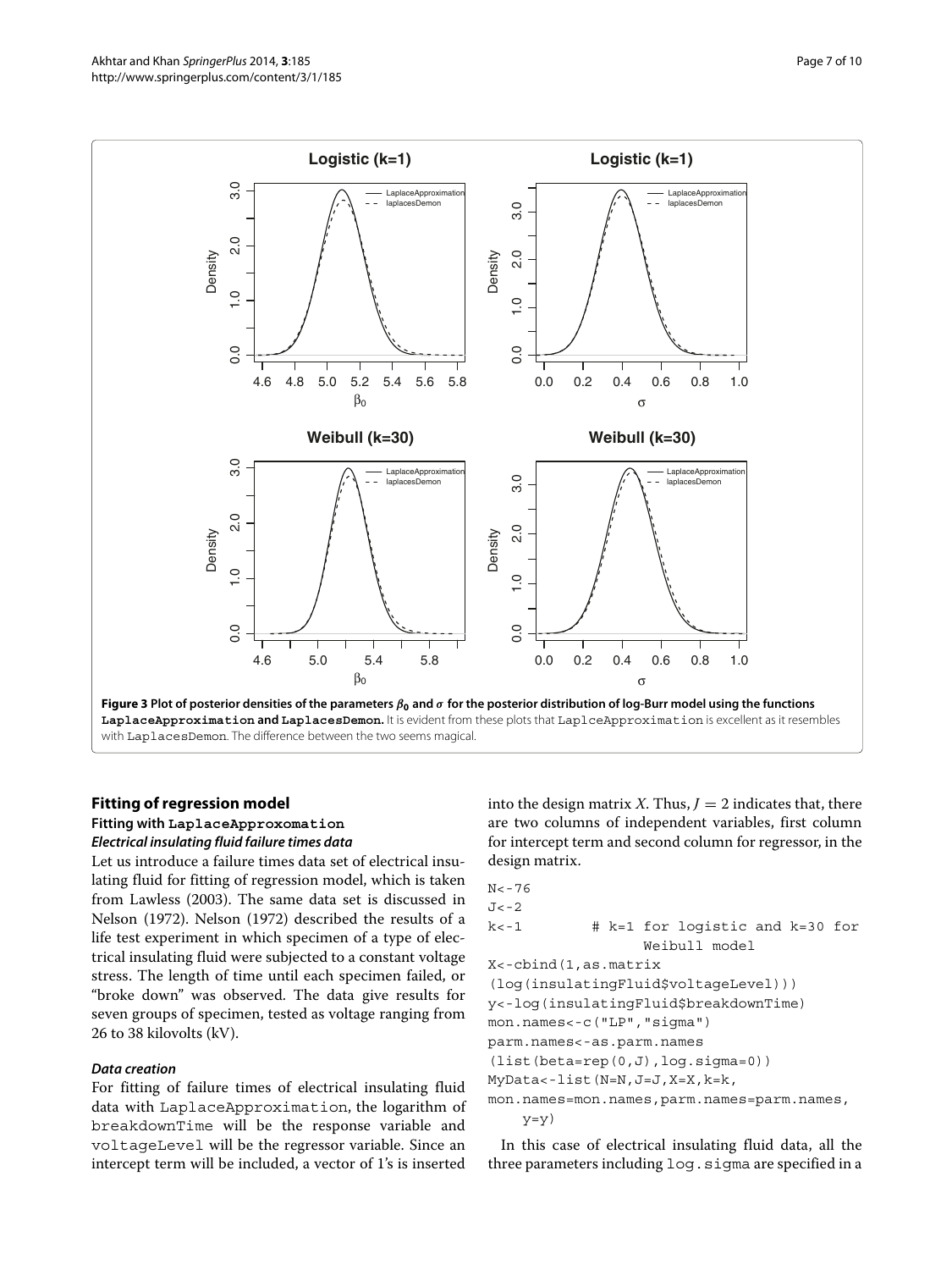vector parm.names. The logposterior LP and sigma are included as monitored variables in vector mon.names. Total number of observations is specified by *N*, which is 76. Censoring is not included here. Thus, all these things are combined with object name MyData which returns the data in a list.

#### *Initial values*

The initial value is taken as a starting point for the estimation of a parameter. So the first two parameters, the beta parameters have been set equal to zero, and log.sigma has been set equal to  $log(1)$ , which is zero.

Initial.Values<-c(rep(0,J),log(1))

#### *Model specification*

For fitting of the regression model with LaplaceApproximation, must specify a model. Thus, for failure times of electrical insulating fluid data, consider that logarithm of breakdownTime follows log-Burr distribution. In this Bayesian linear regression with an intercept and one independent variable the model is specified as

 $\gamma \sim Log-Burr(\mu, \sigma; k),$ 

and expectation vector  $\mu$  is an additive, linear function of vector of regression parameters,  $\beta$ , and the design matrix *X*.

 $\mu = \beta_0 + \beta_1 X = X\beta.$ 

Prior probabilities are specified respectively for regression coefficients,  $β$ , and scale parameter,  $σ$ ,

$$
\beta_j \sim N(0, 1000), \qquad j = 1, \ldots, J
$$

$$
\sigma \sim HC(25).
$$

It is obvious that all prior densities defined above are weakly informative. Thus, to specify above defined model, one must create a function called Model as:

```
Model<-function(parm,Data)
{
beta<-parm[grep("beta",Data$parm.names)]
sigma<-exp(parm[grep("sigma",
           Data$parm.names)])
beta.prior<-sum(dnorm(beta,0,1000,log=TRUE))
sigma.prior<-dhalfcauchy(sigma,25,log=TRUE)
mu<-tcrossprod(Data$X,t(beta))
z<-(y-mu)/sigma
llf <- - log(sigma) +z-(k+1) *log(1+exp(z)/k)
LL < -sum(11f)LP<-LL+beta.prior+sigma.prior
Modelout<-list(LP=LP,Dev=-2*LL,
Monitor=c(LP,sigma),yhat=mu,parm=parm)
return(Modelout)
}
```
<span id="page-7-0"></span>

| Table 5 Posterior summary of the analytic approximation |
|---------------------------------------------------------|
| using the function LaplaceApproximation, which is       |
| based an asymptotic approximation theory                |

| Logistic model (k=1) |          |                      |          |          |  |  |  |
|----------------------|----------|----------------------|----------|----------|--|--|--|
| Parameter            | Mode     | SD                   | LB       | UB       |  |  |  |
| Beta[1]              | 62.90    | 6.11                 | 50.69    | 75.12    |  |  |  |
| Beta <sup>[2]</sup>  | $-17.35$ | 1.74                 | $-20.84$ | $-13.87$ |  |  |  |
| Log.sigma            | $-0.16$  | 0.10                 | $-0.35$  | 0.04     |  |  |  |
|                      |          | Weibull model (k=30) |          |          |  |  |  |
| Parameter            | Mode     | SD                   | LB       | UB       |  |  |  |
| Beta[1]              | 64.87    | 5.62                 | 53.62    | 76.11    |  |  |  |
| Beta <sup>[2]</sup>  | $-17.74$ | 1.61                 | $-20.96$ | $-14.53$ |  |  |  |
| Log.sigma            | 0.23     | 0.09                 | 0.06     | 0.41     |  |  |  |

#### *Model fitting*

Now, fit the above specified model using the Laplace-Approximation by assigning the object name Fit, and its results are summarized in the next section.

Fit<-LaplaceApproximation(Model=Model, parm=Initial.Values,Data=MyData, Iterations=10000,Method="LBFGS", Samples=10000,sir=TRUE)

print(Fit)

#### *Summarizing output*

The relevant summary of results of the fitted regression model using the function LaplaceApproximation, can easily be seen in these two tables. Table [5](#page-7-0) represents the analytic result using Laplace approximation method, and Table [6](#page-7-1) represents the simulated results using Sampling Importance Resampling method.

## <span id="page-7-1"></span>**Table 6 Posterior summary matrices of the simulation due to sampling importance resampling algorithm using the same function**

|                     | Logistic model (k=1) |      |                      |            |           |           |           |  |  |
|---------------------|----------------------|------|----------------------|------------|-----------|-----------|-----------|--|--|
| Parameter           | Mean                 | SD   | <b>MCSE</b>          | ESS        | LB        | Median    | UB        |  |  |
| Beta[1]             | 62.73                | 6.34 | 0.06                 | 10000      | 50.08     | 62.84     | 75.23     |  |  |
| Beta <sup>[2]</sup> | $-17.30$             | 1.81 | 0.02                 | 10000      | $-20.88$  | $-17.33$  | $-13.66$  |  |  |
| Log.sigma           | $-0.14$              | 0.10 | 0.00                 | 10000      | $-0.32$   | $-0.14$   | 0.06      |  |  |
| Deviance            | 283.20               | 2.46 | 0.02                 | 10000      | 280.38    | 282.56    | 289.75    |  |  |
| ΙP                  | $-160.93$            | 1.23 | 0.01                 | 10000      | $-164.20$ | $-160.61$ | $-159.52$ |  |  |
| Sigma               | 0.88                 | 0.09 | 0.00                 | 10000      | 0.72      | 0.87      | 1.06      |  |  |
|                     |                      |      | Weibull model (k=30) |            |           |           |           |  |  |
| Parameter           | Mean                 | SD   | <b>MCSE</b>          | <b>ESS</b> | LB.       | Median    | UB        |  |  |
| Beta[1]             | 65.18                | 5.86 | 0.06                 | 10000      | 53.79     | 65.20     | 76.77     |  |  |
| Beta <sup>[2]</sup> | $-17.83$             | 1.67 | 0.02                 | 10000      | $-21.16$  | $-17.83$  | $-14.58$  |  |  |
| Log.sigma           | 0.25                 | 0.09 | 0.00                 | 10000      | 0.08      | 0.25      | 0.43      |  |  |
| Deviance            | 278.35               | 2.40 | 0.02                 | 10000      | 275.57    | 277.72    | 284.52    |  |  |
| ΙP                  | $-158.50$            | 1.20 | 0.01                 | 10000      | $-161.59$ | $-158.19$ | $-157.11$ |  |  |
| Sigma               | 1.29                 | 0.11 | 0.00                 | 10000      | 1.09      | 1.29      | 1.54      |  |  |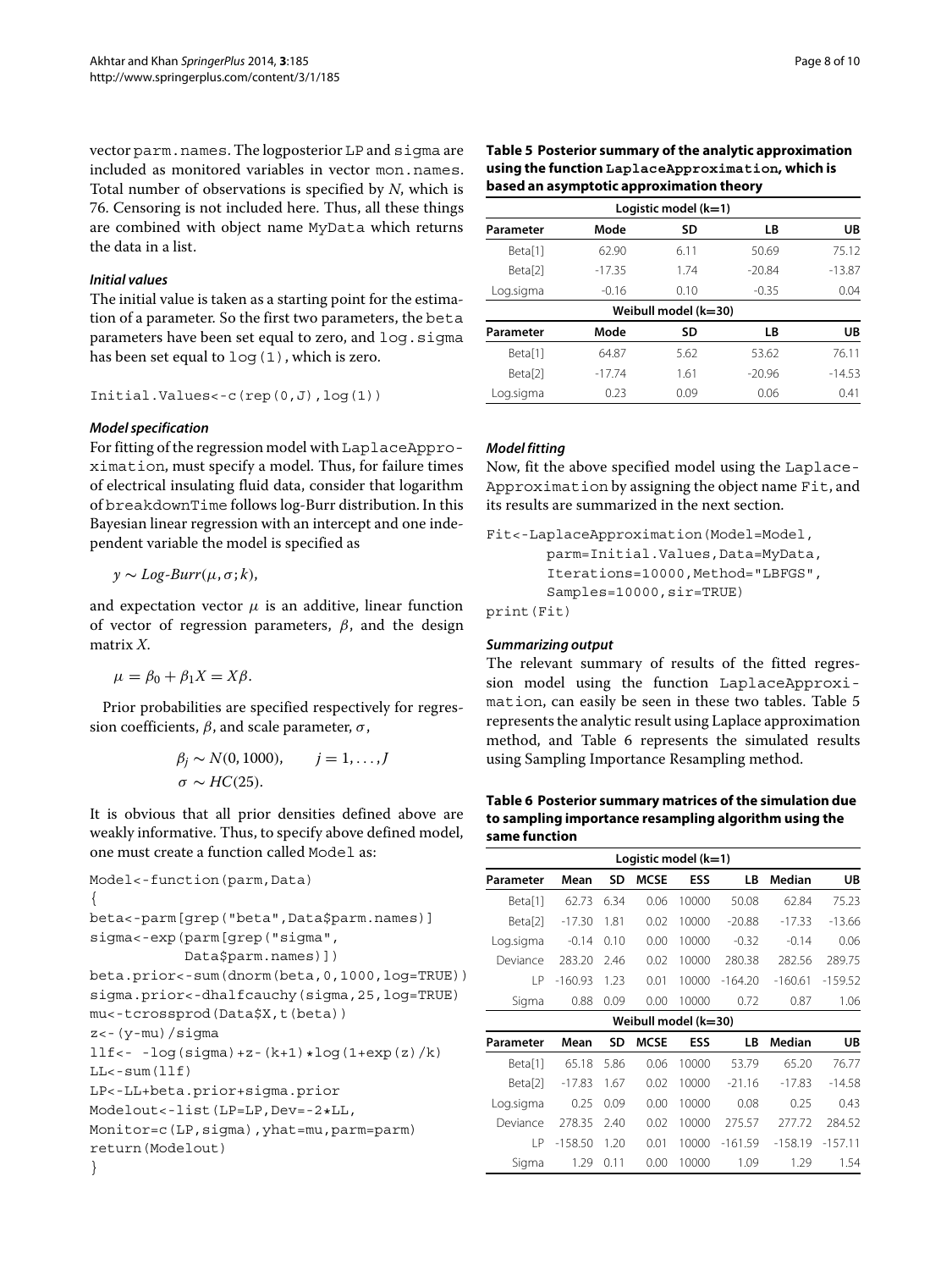#### **Fitting with LaplacesDemon**

In this section, the function LaplcesDemon is used to analyze the same data, that is, electrical insulating fluid failure times data. This function maximizes the logarithm of un-normalized joint posterior density with MCMC algorithms, and provides samples of the marginal posterior distributions, deviance and other monitored variables.

#### *Model fitting*

For fitting the same model with the function LaplacesDemon by assigning the object name FitDemon, the R codes are as follows. Its summary of results are printed with the function print.

```
set.seed(666)
Initial.Values<-as.initial.values(Fit)
```

```
FitDemon<-LaplacesDemon(Model=Model,
   Data=MyData, Initial.Values,
    Iterations=60000, Status=1000,
   Thinning=100,Algorithm="RWM")
```
print(FitDemon)

#### *Summarizing output*

The function LaplacesDemon for this regression model, simulates the data from the posterior density with Random-Walk-Metropolis algorithm, and summaries of results are reported in the following tables. Table [7](#page-8-0) represents the posterior summary of all samples, and Table [8](#page-8-1) represents the posterior summary

<span id="page-8-0"></span>**Table 7 Posterior summaries of simulation due to all samples using the function LaplacesDemon**

| Logistic model $(k=1)$ |           |      |             |                      |           |               |           |  |
|------------------------|-----------|------|-------------|----------------------|-----------|---------------|-----------|--|
| Parameter              | Mean      | SD   | <b>MCSE</b> | <b>ESS</b>           | LB.       | Median        | UB        |  |
| Beta[1]                | 64.45     | 5.90 | 0.32        | 32.69                | 51.07     | 66.30         | 74.19     |  |
| Beta[2]                | $-17.80$  | 1.68 | 0.09        | 32.38                | $-20.56$  | $-18.32$      | $-14.00$  |  |
| Log.sigma              | $-0.14$   | 0.09 | 0.00        | 506.99               | $-0.31$   | $-0.14$       | 0.05      |  |
| Deviance               | 283.17    | 2.45 | 0.11        | 518.19               | 280.37    | 282.62        | 288.83    |  |
| ΙP                     | $-160.91$ | 1.23 | 0.06        | 518.19               | $-163.74$ | $-160.64$     | $-159.51$ |  |
| Sigma                  | 0.87      | 0.08 | 0.00        | 508.50               | 0.73      | 0.87          | 1.05      |  |
|                        |           |      |             | Weibull model (k=30) |           |               |           |  |
| Parameter              | Mean      | SD   | <b>MCSE</b> | <b>ESS</b>           | LB.       | <b>Median</b> | UB        |  |
| Beta[1]                | 65.60     | 5.40 | 0.14        | 556.65               | 54.55     | 66.22         | 75.84     |  |
| Beta[2]                | $-17.95$  | 1.54 | 0.04        | 557.46               | $-20.87$  | $-18.13$      | $-14.77$  |  |
| Log.sigma              | 0.25      | 0.09 | 0.00        | 1652.97              | 0.08      | 0.25          | 0.44      |  |
| Deviance               | 278.33    | 2.35 | 0.06        | 2000.00              | 275.61    | 277.75        | 284.22    |  |
| ΙP                     | $-158.50$ | 1.17 | 0.03        | 2000.00              | $-161.44$ | $-158.20$     | $-157.13$ |  |
| Sigma                  | 1.29      | 0.12 | 0.00        | 1656.80              | 1.08      | 1.29          | 1.55      |  |

<span id="page-8-1"></span>

| Table 8 Posterior summaries of simulation due to |
|--------------------------------------------------|
| stationary samples using the same function       |

|                     | Logistic model $(k=1)$ |      |             |                      |           |           |           |  |  |
|---------------------|------------------------|------|-------------|----------------------|-----------|-----------|-----------|--|--|
| Parameter           | Mean                   | SD   | <b>MCSE</b> | ESS                  | LB        | Median    | UB        |  |  |
| Beta[1]             | 62.98                  | 6.34 | 0.29        | 420.00               | 50.54     | 62.82     | 75.45     |  |  |
| Beta[2]             | $-17.38$               | 1.81 | 0.08        | 420.00               | $-20.88$  | $-17.35$  | $-13.85$  |  |  |
| Log.sigma           | $-0.13$                | 0.09 | 0.00        | 420.00               | $-0.31$   | $-0.13$   | 0.05      |  |  |
| Deviance            | 283.20                 | 2.59 | 0.14        | 364.17               | 280.33    | 282.65    | 289.18    |  |  |
| ΙP                  | $-160.93$              | 1.30 | 0.06        | 364.16               | $-163.92$ | $-160.65$ | $-159.49$ |  |  |
| Sigma               | 0.88                   | 0.08 | 0.00        | 420.00               | 0.73      | 0.87      | 1.05      |  |  |
|                     |                        |      |             | Weibull model (k=30) |           |           |           |  |  |
| Parameter           | Mean                   | SD   | <b>MCSE</b> | ESS                  | LB        | Median    | UB        |  |  |
| Beta[1]             | 65.24                  | 5.56 | 0.13        | 1586.43              | 54.29     | 65.26     | 76.01     |  |  |
| Beta <sup>[2]</sup> | $-17.85$               | 1.59 | 0.04        | 1586.97              | $-20.93$  | $-17.86$  | $-14.70$  |  |  |
| Log.sigma           | 0.25                   | 0.09 | 0.00        | 1430.58              | 0.08      | 0.25      | 0.44      |  |  |
| Deviance            | 278.37                 | 2.37 | 0.06        | 1800.00              | 275.60    | 277.78    | 284.39    |  |  |
| ΙP                  | $-158.52$              | 1.18 | 0.03        | 1800.00              | $-161.52$ | $-158.22$ | $-157.13$ |  |  |
| Sigma               | 1.29                   | 0.12 | 0.00        | 1427.11              | 1.08      | 1.29      | 1.55      |  |  |

of stationary samples. The graphical summaries of the results can also be seen in Figure [4.](#page-9-9)

# **Discussion and conclusions**

In this article, Bayesian approach is applied to model the real reliability data. The generalized log-Burr distribution is used as a Bayesian model to fit the data, and for the analysis. Two important techniques, that is, asymptotic approximation and simulation method are implemented using the functions of 'LaplacesDemon' package of R. This package facilitates high-dimensional Bayesian inference, posing as its own intellect that is capable of impressive analysis, which is written entirely in R environment and has a remarkable provision for user defined probability model. The main body of the manuscript contains the complete description of R code both for intercept and regression models of log-Burr distribution. The function LaplaceApproximation approximates the results asymptotically and simulation is made by the function LaplacesDemon. Results of these two methods are very close to each other for different values of shape parameter *k* of log-Burr distribution. The excellency of these approximations seem clear in the plots of posterior densities. It is evident from the summaries of results that the Bayesian approach based on weakly informative priors is simpler to implement than the classical approach. The wealth of information provided in these numeric and graphic summaries are not possible in classical framework (e.g., Lawless [2003\)](#page-9-1). Thus, it is very difficult to analyze these types of data by classical method, whereas it is quite simple in Bayesian paradigm using tools like R.